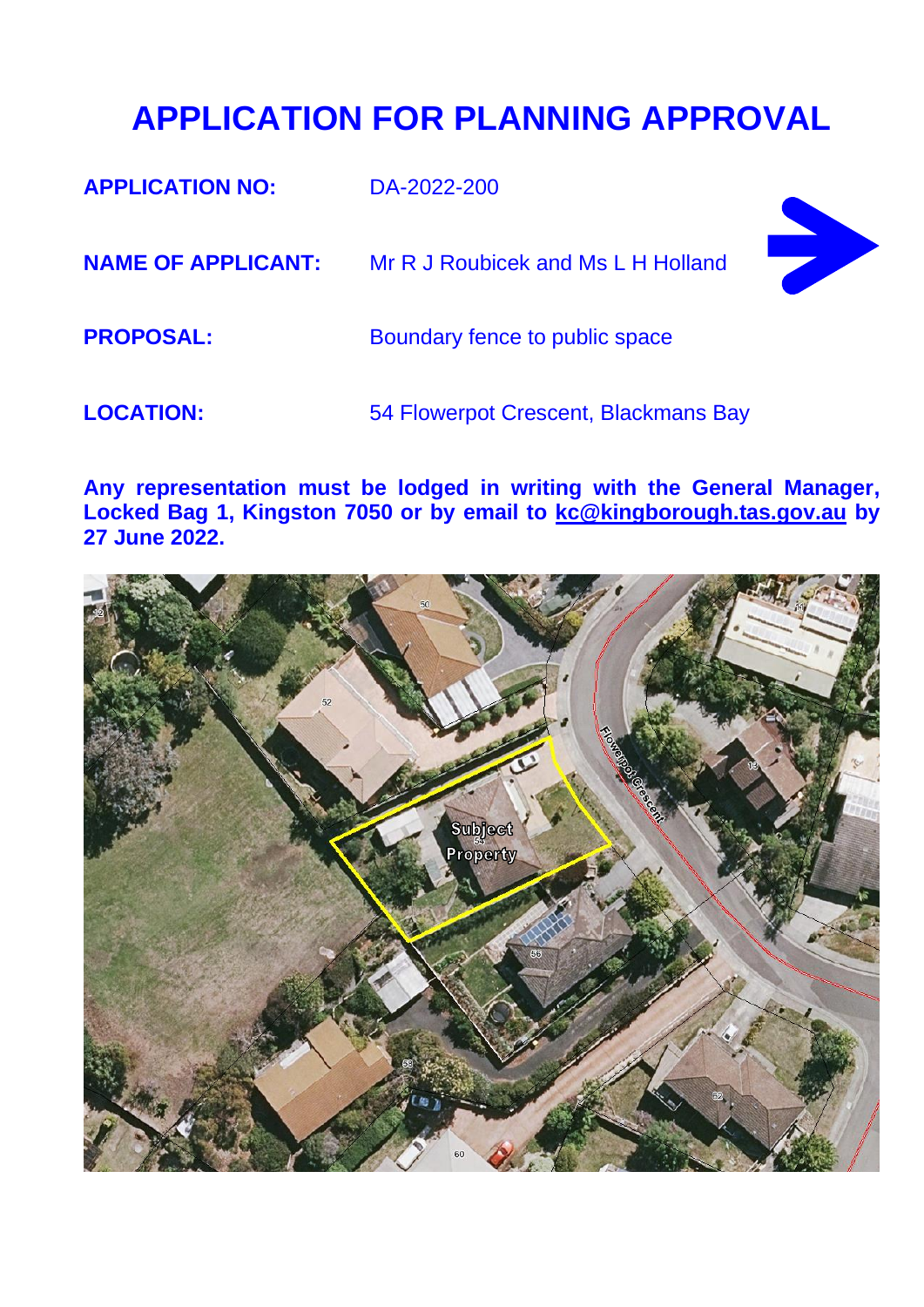# **DEVELOPMENT APPLICATION**

| <b>Application Number:</b>           | DA-2022-200                          |
|--------------------------------------|--------------------------------------|
| <b>Proposed Development:</b>         | Boundary fence to public space       |
| .ocation:                            | 54 Flowerpot Crescent, Blackmans Bay |
| <b>Applicant:</b>                    | Mr R J Roubicek and Ms L H Holland   |
| <b>Responsible Planning Officer:</b> | Rianisa Fitriani                     |

#### **Associated Documents:**

The following information regarding the application is available at Council offices:

- Application form
- Certificate of Title
- Planning Submission